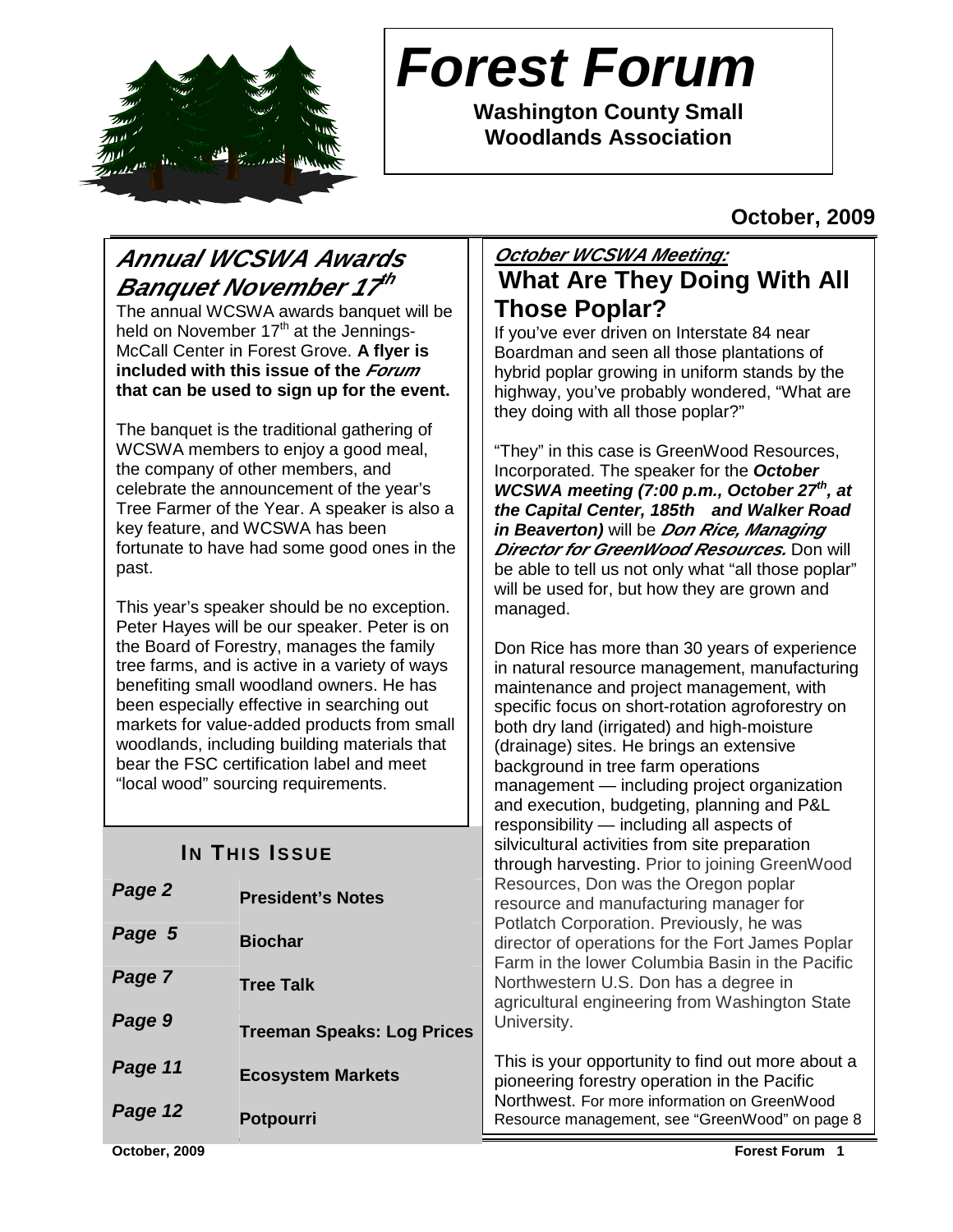# **Notes from the President by Dallas Boge**

Sharon and I spent a good portion of our recent trip to Mexico in the town of Creel in the state of Chihuahua. (And, no, we did not see any of the namesake dogs.) Creel is a small town high in the mountains a couple of hundred miles south of the border. Like many of the small towns in the region, it has its own sawmill.

The timber in this region is predominantly Arizona pine. At 8000 feet elevation, it grows fifty to sixty feet tall, with most of the trunk bare of limbs, leaving only a spherical crown in the upper 20 percent of the tree. This leaves the tree with a trunk with little taper.

The sawmills of the area are pretty basic. Almost all have an open shed and a metal roof. Air drying is the norm, with the lumber carefully stickered. Virtually all logs brought to the mills are 8 feet long, neatly piled crossways on flatbed trucks. The one sawmill that I could see (fleetingly) in Creel appeared to be about a 36" vertical band mill, like one would find in a large woodworking shop, next to a carriage on rails which holds the log and is pushed by the band mill by hand.

Our guide (we were on a tour bus with 37 other people) indicated that the lumber is used as pallet stock. I did see several truckloads of lumber which looked to have some 4" by 4" stock cut 3 or 4 feet long, so he probably had it right. We saw one more prosperous looking mill in Copper Canyon, but at the speed the train travels, it is hard to see details.

On the trip home up I-5 in northern California, we saw a lot of dead and dying oak trees. Not a lot seems to be being done about the problem. It looks like the problem has gotten completely out of control. With the California state budget in the shape it is, the problem is probably not a very high priority.

The long dry summer has taken a toll on newly planted trees and even some that survived the previous summer. In early August, as we were leaving the farm, we noticed that some of the western red cedar planted last year looked nearly dead, turning the tan color that they turn before dying. As a last resort, we took some of the "firewater" we were carrying and gave a number of them a drink, remembering an article that Jim Brown had written in the Forest Forum a few years ago. Within a couple of days, the trees began turning green. Today they look completely normal.

As I write this, summer is ending and is not going without a last blast of summer weather. But gone it is and fall is here. For those of us in the non-timber forest products side of the forests, harvest begins soon, ushering the closing of another year. It certainly has been an interesting year so far, with 40" of snow in January and 113 degrees in August. We can only hope that the rest of the year is more nearly normal, whatever that may be.

That's all for now.

Dallas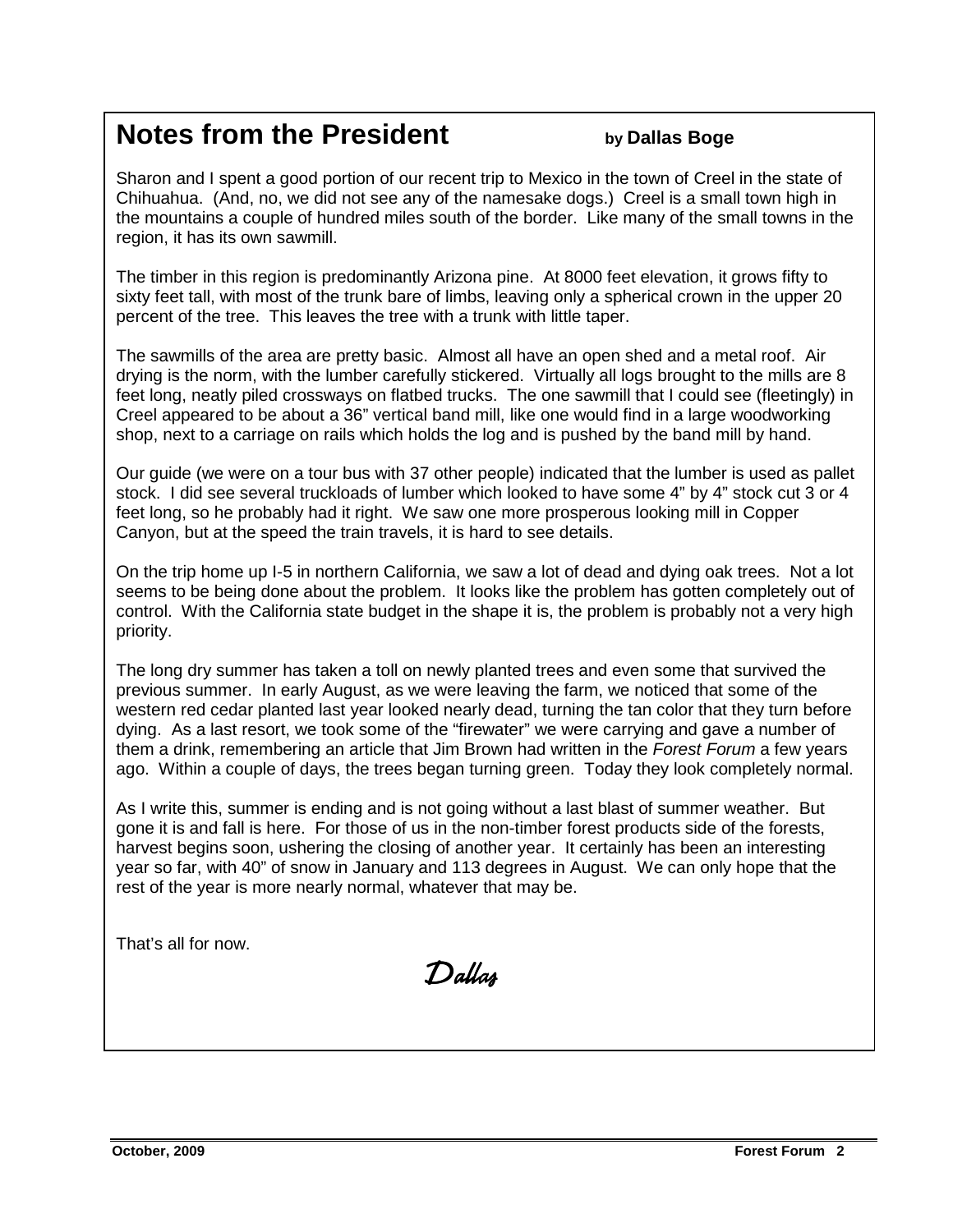### **WCSWA Leadership President – Dallas Boge; 503-357-7688 Vice-President** – **Jim Brown; 503-284-6455 Secretary-Treasurer – Bob Shumaker**; 503-324-7825 Board of Directors: Dick Courter; 503-297-1660 Art Dummer; 503-357-4258 Tom Nygren, 503-628-5472 Neil Schroeder; 503-628-2344 Bonnie Shumaker – 503-324-7825 Bill Triest – 503-626-1838  **Legislative Committee Chair:**  Ron Larson; 503-775-3223

### **WCSWA Website** www.wcswa.org

**Website Manager: Kathy Scott** Contact Tom Nygren for web postings and information.

**Forest Forum Newsletter** Editors: Tom Nygren & Bonnie Shumaker 503-628-5472 or 503-324-7825 e-mail: tnygren@juno.com or

# **The Tree Farm Tradin' Post**

 628-5472. Got a tool or piece of equipment you don't need any more? Or maybe you are looking for A free service to our members: List tree farm items/land to buy, sell, or trade. Contact Tom Nygren, 503 tools, equipment, property, or materials? You can place a free advertisement in Forest Forum. Another way for tree farmers to help each other! (3 month limit)

### **For Sale:**

2500 lineal feet of 2X6 cedar decking and 700 lineal feet of 2X4 cedar decking. Call Tom at 503-628-5472 for more information.

**Wanted: (none)** 

**Trade: (none)** 

# **Event Calendar**

**October 27 WCSWA Monthly Meeting - Don Rice, Managing Director of the Resource**  Management Group of Greenwood Resources. The meeting will begin at 7:00 p.m., at The OSU Extension office, Capital Center, 185<sup>th</sup> and Walker Road, Beaverton. **27 Growing Alder in the Pacific Northwest**. Vancouver, WA. Western Forestry and Conservation Association. www.westernforestry.org, or call Michele at 888-722-9416, or 503-226-4562, michele@westernforestry.org. **November 17 WCSWA Annual Awards Banquet.** Jennings-McCall Center, Forest Grove. 5:30 p.m. social hour, 6:15 p.m. dinner. The Jennings-McCall Center is located near McMenamins at the corner of Pacific Highway and Highway 47. Speaker: Peter Hayes, Board of Forestry member and Washington County small woodland owner. Return enclosed flyer for reservation by November  $9<sup>th</sup>$  if possible. Contact Pat Nygren (503-628-5472) if you have questions or have item(s) to donate for door prizes. **December** No meeting is scheduled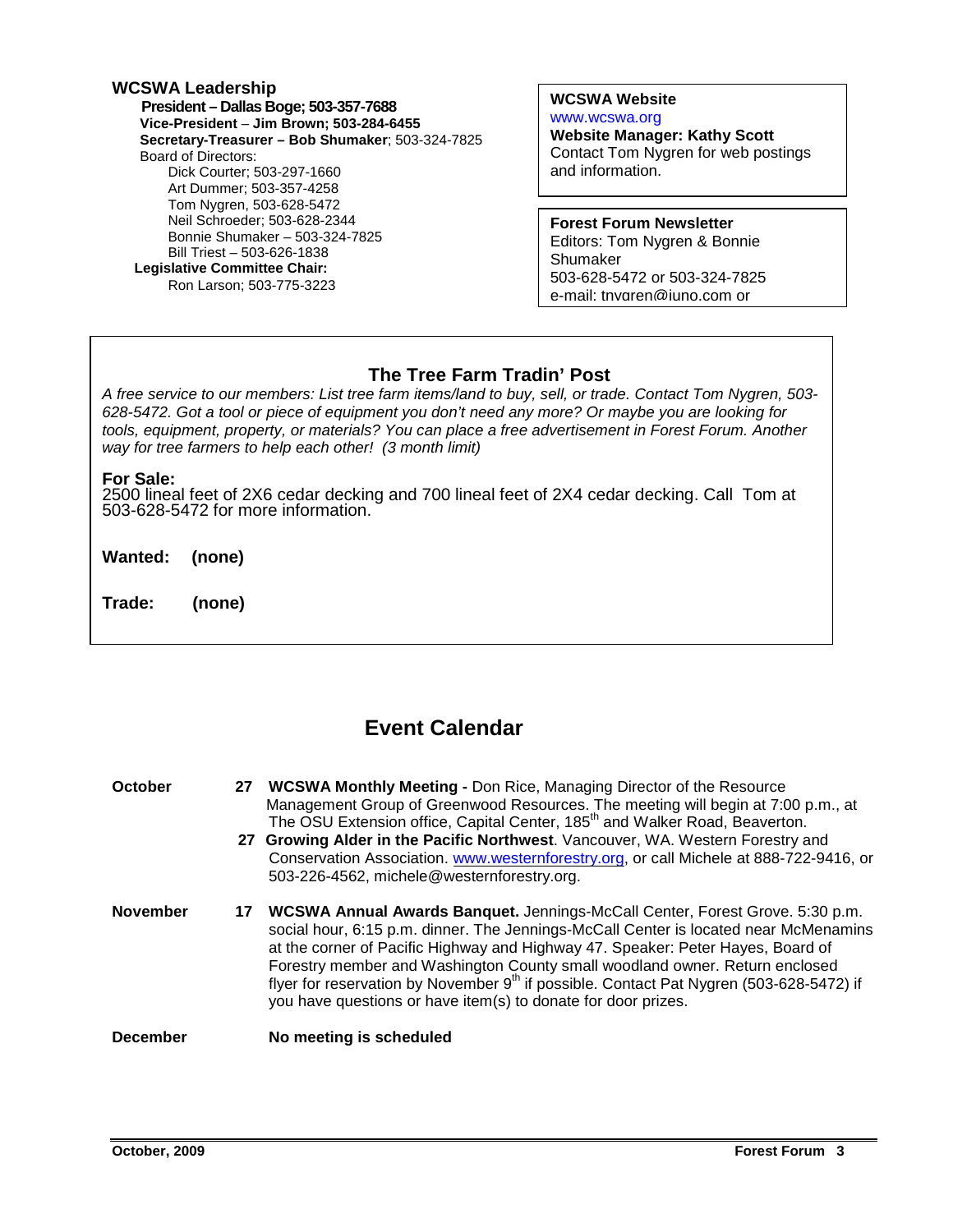# **Advertising Opportunity:**

**The Forest Forum is a monthly newsletter sent out to over 250 members and friends of WCSWA. Advertisers receive free newsletters for the duration of their ads.** 

### **ADVERTISING RATES (PRICE INCLUDES TYPESETTING & AD PREP)**

YES! I want to advertise in the WCSWA Forest Forum. Ad size:

Enclosed is a check or money order for: 1 issue \_\_\_ 4 issues \_\_\_ 12 issues \_\_\_

| Contact |  |
|---------|--|
|         |  |
|         |  |
| Phone   |  |
| Fax     |  |

Please send this form, ad copy, logos, photos, etc. to:

**Dallas Boge, 10735 NW Thornburg Rd, Gales Creek, OR 97117** 

**Thank you for supporting Washington County Small Woodlands Association!** 

|                    |       |        | 12     |
|--------------------|-------|--------|--------|
|                    | issue | issues | issues |
| 1/12               | \$15  | \$30   | \$75   |
| page               |       |        |        |
| 1/6 page           | 25    | 50     | 125    |
| $\frac{1}{4}$ page | 35    | 70     | 175    |
| $1/3$ page         | 45    | 90     | 225    |
| $\frac{1}{2}$ page | 65    | 130    | 325    |
| 2/3 page           | 86    | 170    | 425    |
| Full               | 125   | 250    | 625    |
| page               |       |        |        |

Autumn

**But see the fading many-coloured Woods, Shade deepening over Shade; The country round Imbrown; a crowded umbrage, dusk and dun, Of every hue, from wan declining Green to sooty Dark** 

James Thompson, "Autumn"

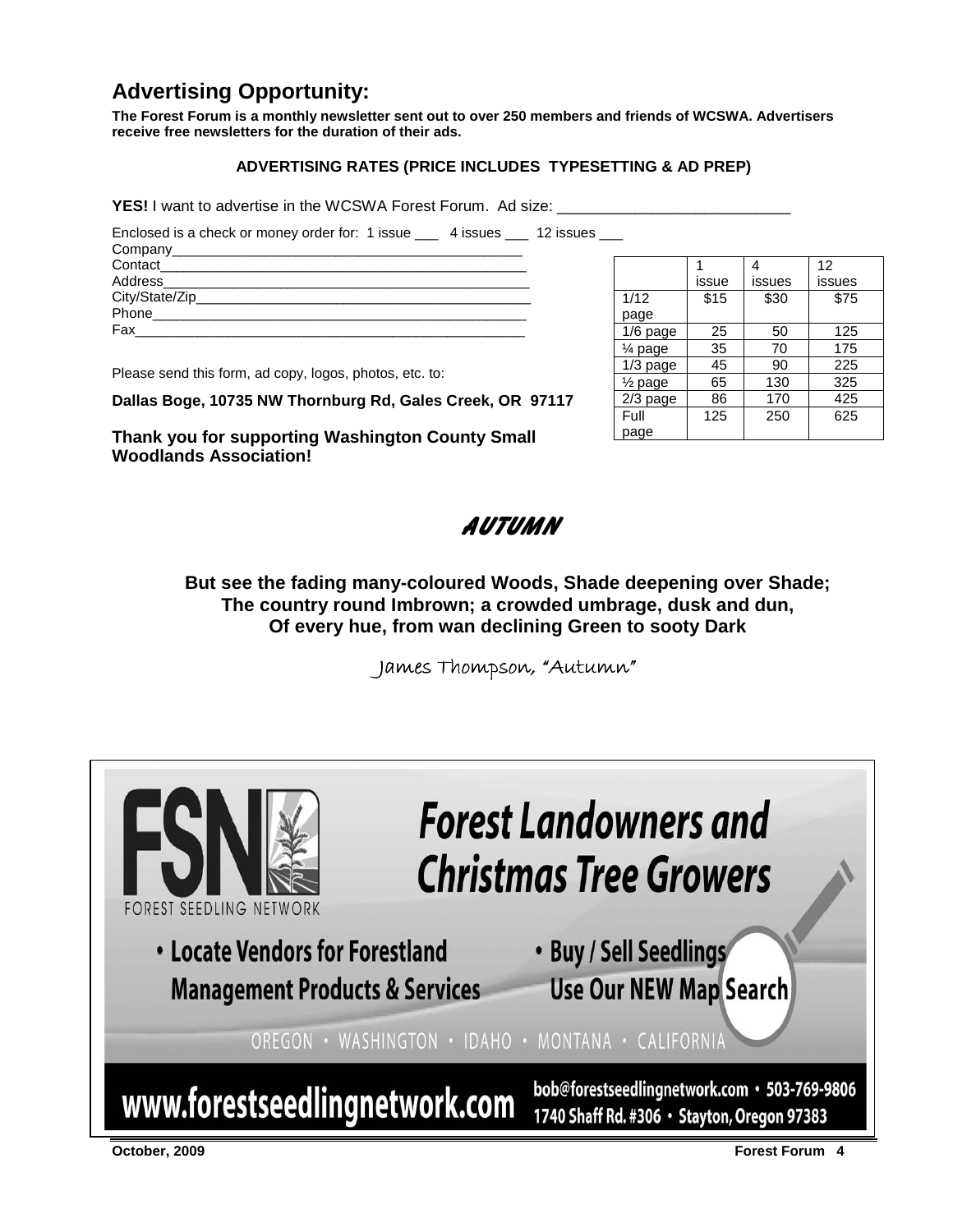# **BIOCHAR: A NEW GROWTH INDUSTRY?**

In August, several demonstrations were given in southern Oregon using a portable pyrolysis machine which turns wood waste into bio-char, syngas and oil. It is always interesting to keep up on new developments, so when an article normally found only in forestry related publications shows up in other media formats, it is noteworthy.

### The following is taken from an article in "The Economist" dated August 29, 2009

 The latest fashion for dealing with global warming is to bring back charcoal, re-branded for modern consumers as "biochar". This provides a convenient way of extracting carbon dioxide from the atmosphere and improving soil quality as well.

 Over a century ago, an explorer named Herbert Smith noticed that there were patches of unusually rich soils in the Amazon rainforest at the sites of ancient settlements. It appeared as though the remains of burned plants had been mixed into the soil deliberately. Recently, modern farmers have found that using bio-char improved growth and reduced nutrient leaching.

 Beyond agricultural interest, the idea of using biochar to remove carbon dioxide from the atmosphere on a semi-permanent basis is being taken seriously. In the natural carbon cycle, plants absorb carbon dioxide as they grow. When they die and decompose, this returns to the atmosphere. If, however, they are subjected instead to pyrolysis – a process of controlled burning in a low-oxygen atmosphere – the result is charcoal, a substance that is mostly elemental carbon. Charcoal does not decay very fast. Bury it in the ground and it will stay there. Some of the Amazon rich soil is thousands of years old.

 Soil containing biochar releases less methane and nitrous oxide, probably because the charcoal acts as a catalyst for the destruction of these gases. Since both of these chemicals are more potent greenhouse gases than carbon dioxide, this effect, too, should help combat global warming. And the process of making biochar also creates beneficial by-products. These include heat from the partial combustion, a gaseous mixture called syngas that can be burned as fuel, and a heavy oil.

 The claims for biochar are not supported by all. Biofuels Watch, a British lobby group, worries that virgin land would be tilled specifically to grow biofuel crops such as switchgrass or farmland would be used for the same, and food crops would move to untilled land. Kelli Roberts, a researcher at Cornell, agreed that growing switchgrass specifically for biochar may do more harm than good, but that using corn waste, garden waste and off-cuts from forestry and timber production are better sources.

 If sequestration by biochar is deemed sensible, there remains the question of how to go about it. Pyrolising stoves are easy to construct and available models range from portable to industrial scale. Jock Gill of Pellet Futures, a company based in Vermont that makes grass and wood pellets for use as fuel tells of a teenage protégé of his who has invented a stove that can be fed continuously, rather than processing batches of raw material. If that proves successful, it would be a breakthrough of the sort that has enabled other industries to take off in the past.

# **Bonnie Shumaker**

# **Did You Know?**

- Fifty-six percent of the 751 million acres of forestland in the United States is privately owned?
- Privately owned forests supply nearly two-thirds of our nation's drinking water?
- Forestlands serve as natural filters and reservoirs?
- For every ton of wood a forest produces, about 1.5 tons of carbon dioxide is removed from the air and replaced with about 1.1 tons of oxygen?
- Approximately 90% of endangered species depend on forests for their habitat?

**American Forest Foundation Annual Report, 2008**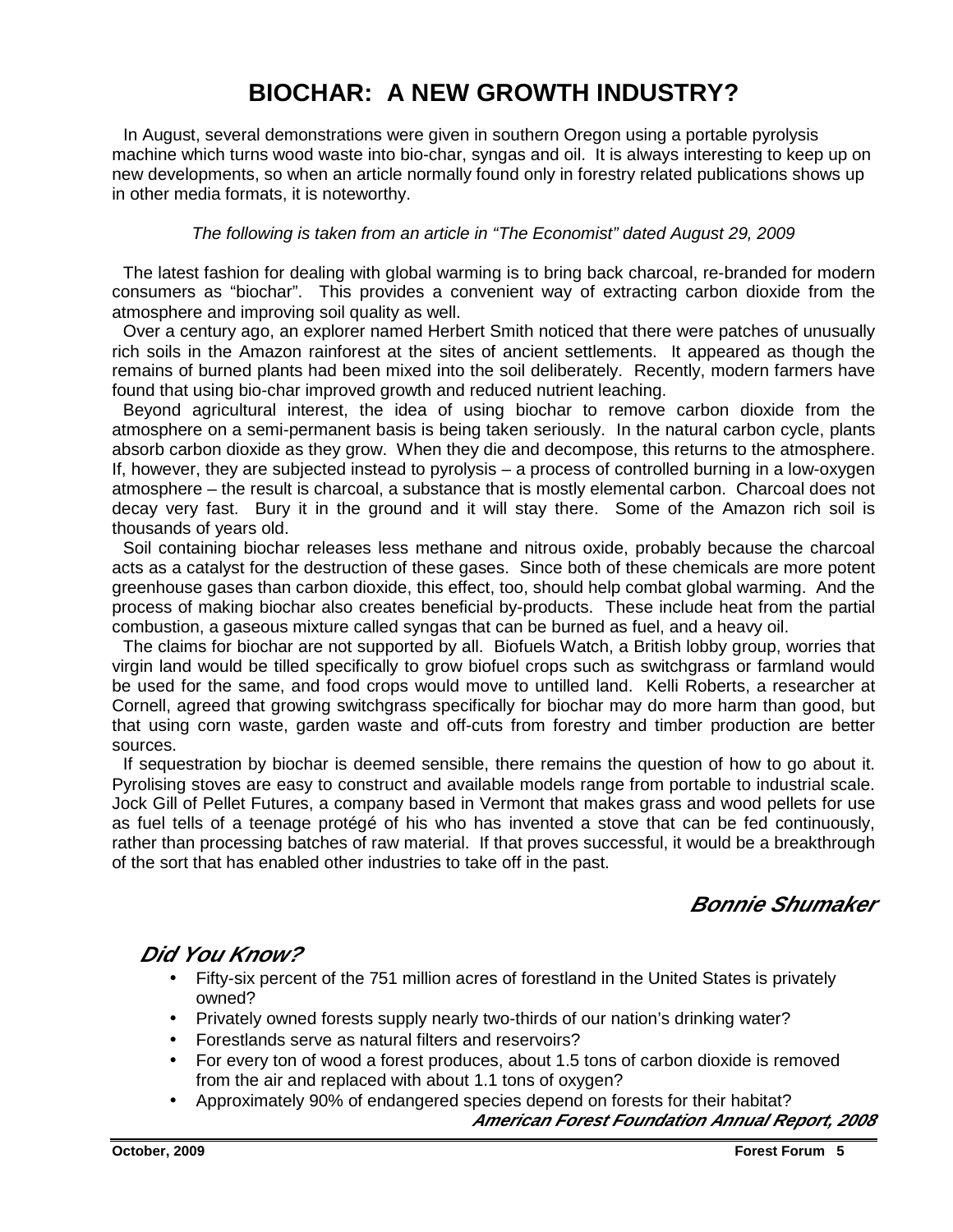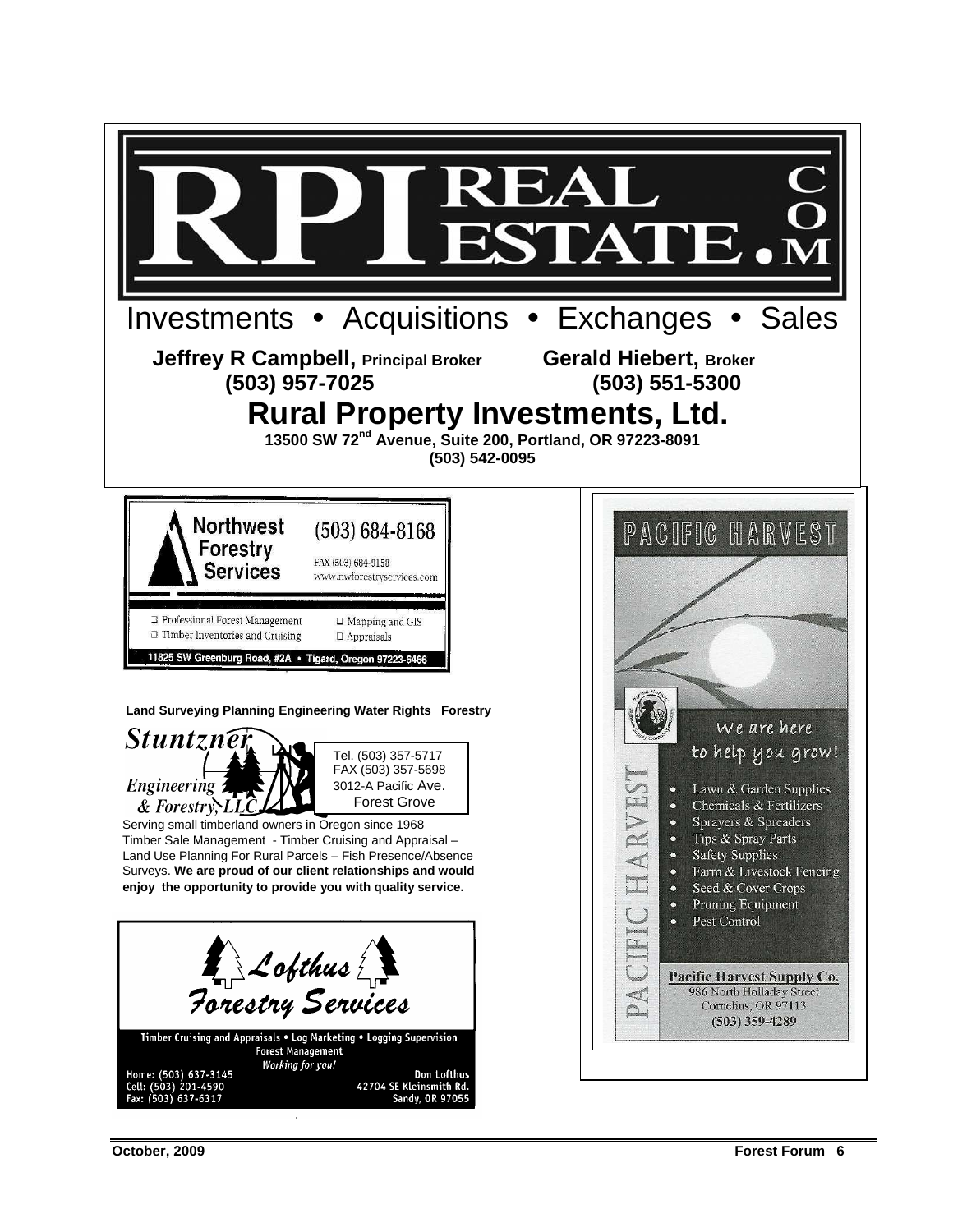At the end of August, Bob and I took the opportunity to attend the Master Woodland Manager's Mini-College at Oregon State University. The Mini-College is designed to further education in managing your own forest and to help you in answering questions from other woodland owners. It lasted from Thursday afternoon until Saturday noon.

 This year, instead of having many classes and field tours to choose from over the course of the Mini-College, you chose from five focus areas. The choices were Forest Health, Silviculture, Wildlife in Managed Forests, Fundamentals of Forest Nutrition and Ties to the Land. Bob and I both chose Silviculture because we wanted to learn what is new in the study of forest management, and the schedule included a lot of walking in the woods.

 On Thursday afternoon, the focus was uneven aged management. The private forest we visited was heavily damaged in the 1962 Columbus Day storm and not replanted. The uneven age was a result of natural regeneration. Harvest is done with careful "single tree selection" to release suppressed trees. No re-planting is done. Important to this type of silviculture is a knowledgeable forest manager and an excellent timber faller. We also viewed sections of the City of Corvallis Watershed where they are experimenting in small clear-cuts with clumps of leave trees. They do fall ground preparation and winter seedling planting. The hope is that there will be enough light for the seedlings and clumps of leave trees will be wildlife friendly and not blow down as readily.

 Our next stop was at Jerri O'Brien's Valley Ponderosa Pine Plantation with Bob McNitt from the Willamette Valley Ponderosa Pine Conservation Association. The Association was formed when studies confirmed the genetic difference between Eastern Oregon Ponderosa Pine and Valley Ponderosa Pine. A seed orchard was started in St. Paul, Oregon in 1996 to propagate the dwindling supply of native Valley Ponderosa Pines. Valley Ponderosa will grow where Doug fir will not – in poorly drained clay soils, shallow, rocky clay soils and well-drained soils in flood plains. They grow best on good soils, but these sites are usually occupied by faster growing species.

 On Friday, we visited several Starker Forests field trials. Starker Forests does an excellent job in planning, implementing and recording experiments. We viewed alternative species (12 native and non-native), vegetation control from zero to five years and the results on Douglas-fir, western hemlock, grand fir and western red-cedar. It demonstrated a clear picture of the benefits of controlling vegetation, at least for two years. Mixed species management was another stop. It works best for them to plant blocks of different species rather than interspersing on the same plot.

 From Starker Forest land, we went to Siletz to view an Alder plantation study managed by OSU Hardwood Silviculture Cooperative. To get the quality product mills want, it is best to plant 600 trees per acre and thin at 6-12 years. This encourages straight growth with less limbs.

 The Friday night banquet followed by the Benton Tree Farmer of the Year Tour and picnic at Nancy Hathaway's on Saturday was a pleasant ending to a fun and educational Mini-College.

### **BLA Issues "Build Local Challenge" To Wood Using Community**

The Build Local Alliance (BLA), an Oregon-based organization that seeks to improve the vitality of local forests and surrounding communities by connecting local, responsibly grown and processed wood with local projects, has issued a challenge in the form of an annual competition to recognize and honor individuals, companies, and organizations committed to advancing the use of locally and responsibly-sourced forest products in their building projects.

 BLA provides a regional mechanism for bringing together individuals, businesses and organizations committed to green building and local forest stewardship by building market connections, educating wood products businesses and consumers about green building and sustainable forestry, promoting leaders, successes, and events within Oregon's sustainable 'woodshed', and identifying and addressing factors limiting the flow of wood through the value chain.

For Details on the BLA "Build Local Challenge, including eligibility, award criteria, and application due date, see "Build Local Challenge", page 8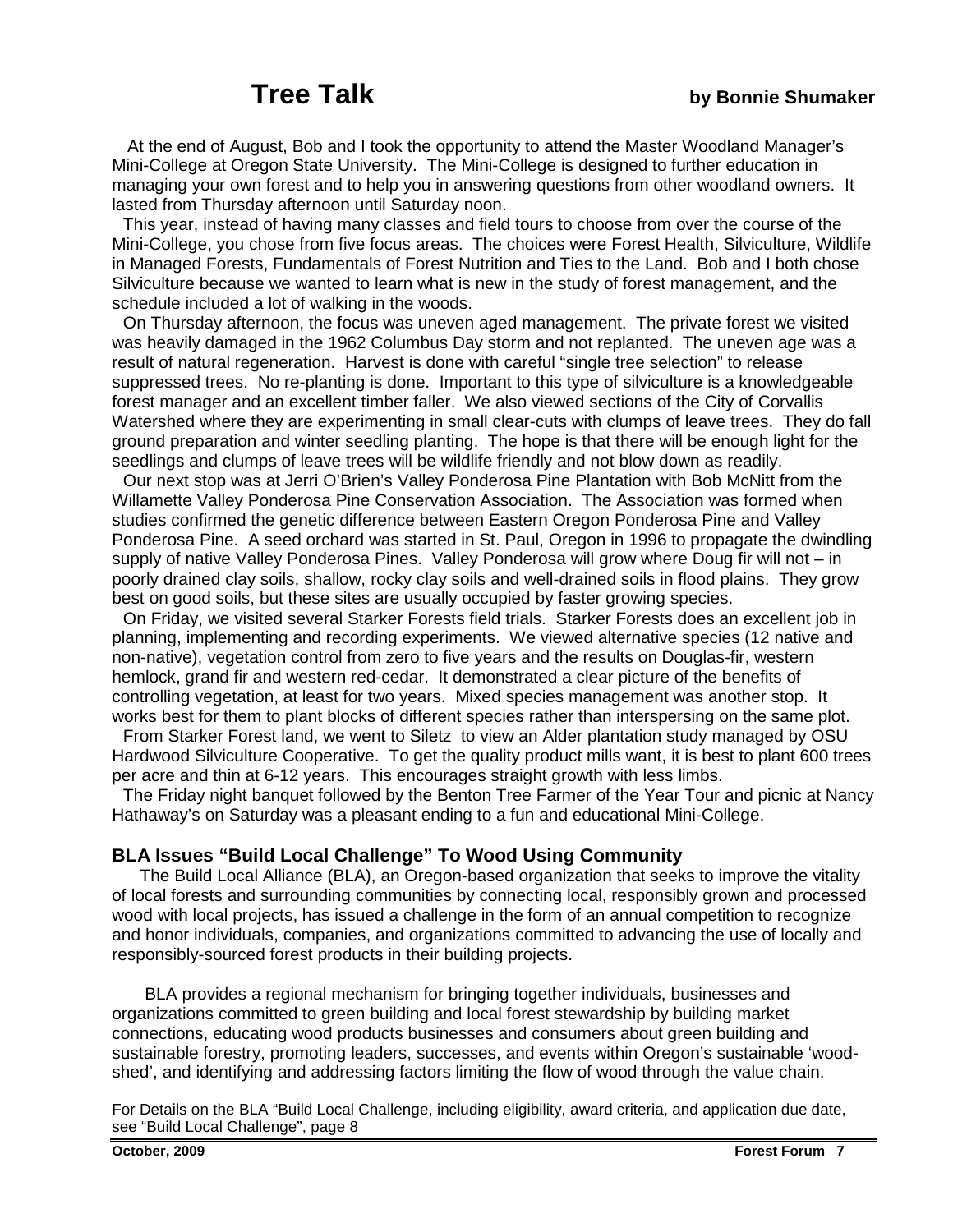# *GreenWood,* continued from page 1

GreenWood Resources subscribes to sustainable tree farming:"…not only the right thing to do, it's the right way to do business." Their position is that socially responsible forestry practices help reduce reliance on natural forests and non-renewable energy sources. They believe their approach delivers the highest possible return for investors. Using genetically superior plant materials and sustainable silvicultural practices, GreenWood expects their tree farms to produce trees that grow faster and yield higher output than natural forests, and with less environmental impact.

GreenWood's sustainable forestry goals for their tree farms are:

- Growing high-yield, short-rotation trees for lumber and paper products
- Creating biomass for the production of energy
- Treating wastewater from municipal sewage through tree farm irrigation
- Supporting native species restoration in wetlands and riparian zones.

GreenWood Resources managers, foresters and researchers have extensive experience in applying sustainable forestry practices, and their management approach is verified by third parties under a globally recognized process such as Forest Stewardship Council (FSC) certification. Greenwood's Boardman tree farm has been certified under the Forest Stewardship Council since 2001 as a wellmanaged, sustainable plantation. This becomes a key differentiator for the wood markets supplied by our tree farms, making our wood products attractive substitutes in both hardwood and softwood specialty markets.



The above information was extracted from GreenWood Resources's web site: www.greenwoodresources.com

> architects; Contractors; Woodworkers; "Build Local Challenge", from page 7 The Challenge is open to: Designers and Wood Products Manufacturers; Home/building owners (educational institutions, agencies and nonprofits); Developers. Entries are limited to projects completed within a two hours drive of Portland. The competition will involve work begun during 2008- 2009 and completed by the end of 2009. Applicants can submit either a specific project or their company for consideration. The criteria for making award decisions include use of: local wood and other resources (thriving local forests and economies), responsibly-sourced wood (advancing forest stewardship), partnerships along the value chain (adding value throughout the system), creative expression and innovation, and replicability (enabling others to follow your lead).

Application due date is January 15, 2010.

For more information: www.buildlocalalliance.org; Ben Deumling: deumling@gmail.com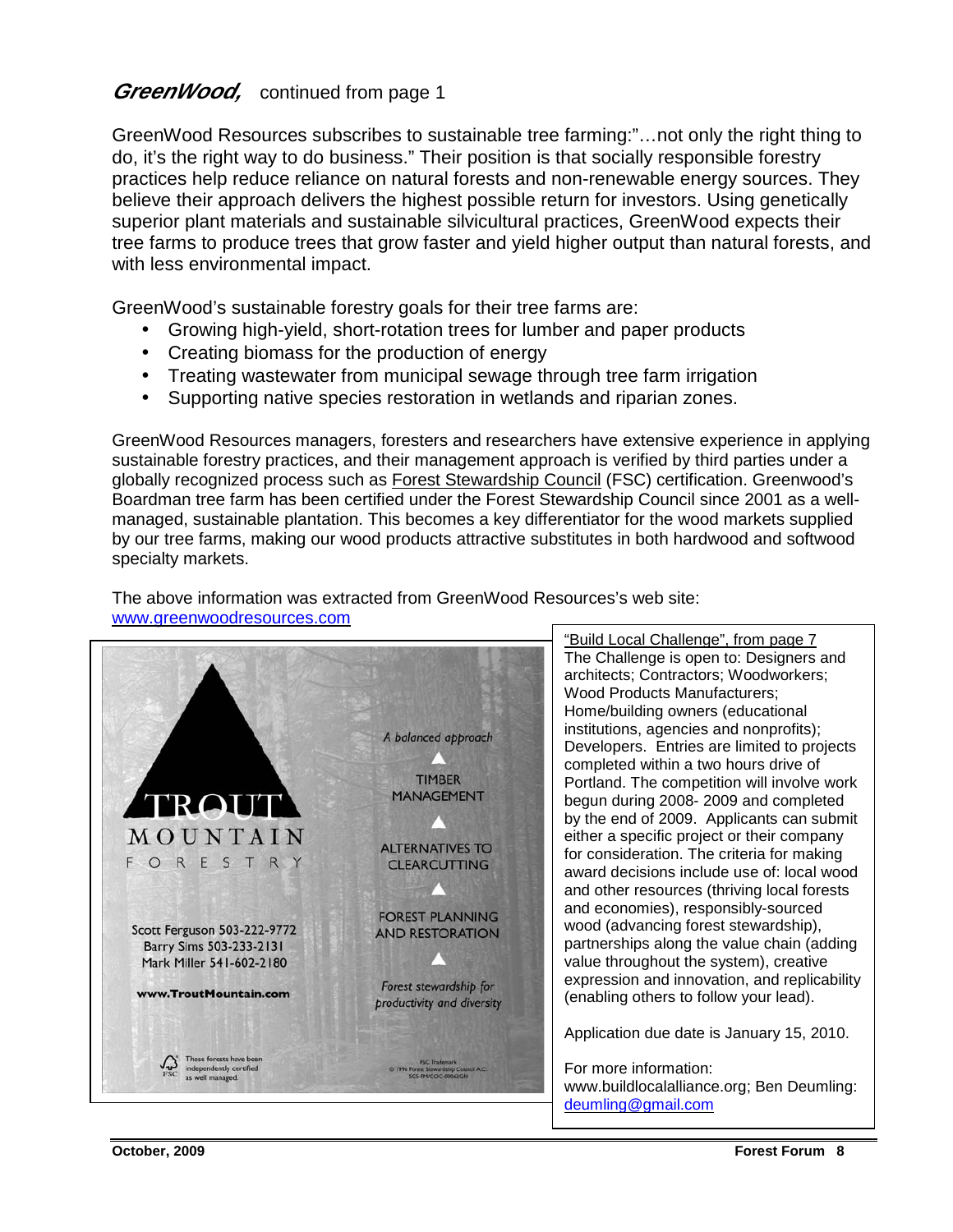# **A Perspective on Log Prices from the "Treeman"**

By Steve Bowers, Douglas County OSU Extension Forester Fall issue of the Douglas County Woodlander

In our last newsletter, we were lamenting the low values for our logs. Well, there's not much new on that front, as values continue to languish in a slow economy. However, we can say that prices have come up ever so slightly, so now things are just miserable instead of absolutely horrendous.

We are going to deviate a bit from the "regular" prices and trends report. A person grows weary, both those of us reporting and the recipient of the tidings, when they continue to hear people lament on how bad things are going in the timber industry. Just remember: if you, as woodland owners, think things are bleak, imagine yourself a mill owner/operator trying to survive in this economic climate.

But first things first. Douglas-fir values have increased from our last report. Bottoming-out at around \$300/MBF, buyers are currently paying over \$350/MBF for long logs. Selling to the right mill could even bring you over \$380/MBF. These values are a supply and demand equation for mills to operate and do not indicate any increase in market strength. Lumber values aren't any better than they were when log values were even lower than today, it's just that mills have to pay a little more \$/MBF to get material to run their operations.

The difference in whitewood values versus Doug-fir has been much closer than in previous years. This has everything to do with buyers needing the logs, and again, not an indicator of markets. Smaller diameter whitewoods are bringing around \$325/MBF for long logs. Demand for both larger diameter Doug-fir and whitewood logs are lower than for the smaller log used in the dimensional lumber operations. If anyone is interested in selling logs they will have to shop around for a bid because some of the mills in the area aren't buying at the current time.

Export values have also picked up a little bit: sellers can expect to fetch around \$450/MBF for a 9' to 13" log and a little more for larger material. Special Mill quality and better logs will require sellers to consider domestic versus export buyers as the two entities are quite close in their offers for this type of material. Again, some of the buyers are "in" at these values with others are standing on the sidelines.

Despite the poor market, or perhaps because things are so bad, there are sellers who persist in the belief that mills are "putting the screws to them" in terms of bids. Nothing could be further from the truth. With very few exceptions, today's lumber markets are not enabling mills to recover a profit on their investment. How's that, you say? Here's how, or why.

Mills operate with differing overrun percentages, but it is safe to say the inefficient ones disappeared with the high log values of the early/mid 90s. To keep math as simple as possible (for my sake), today's Douglas-fir sawlog is bringing about \$350/MBF. The timber industry pays a greater percentage for their raw material than many other industries, with log values constituting almost 2/3 of the total production costs of an operation. Excluding raw material costs, milling and transporting lumber costs are somewhere in the range of \$80-\$100/MBF. So we are looking at a total production cost of around \$450/MBF to purchase and manufacture today's Douglas-fir log.

Overrun is the term mills use to define how much lumber they can recover per/MBF of log scale. The simplest overrun equation states that a dimensional mill will recover two or three times the lumber (in board feet) as they will in log scale (MBF). As a side note: mills that manufacture large diameter logs will not come close to these types of overrun, one explanation why large logs aren't valued substantially more than smaller material, though the larger logs may be better quality.

To give the benefit of doubt to the naysayers who think mills are still making plenty of money, we will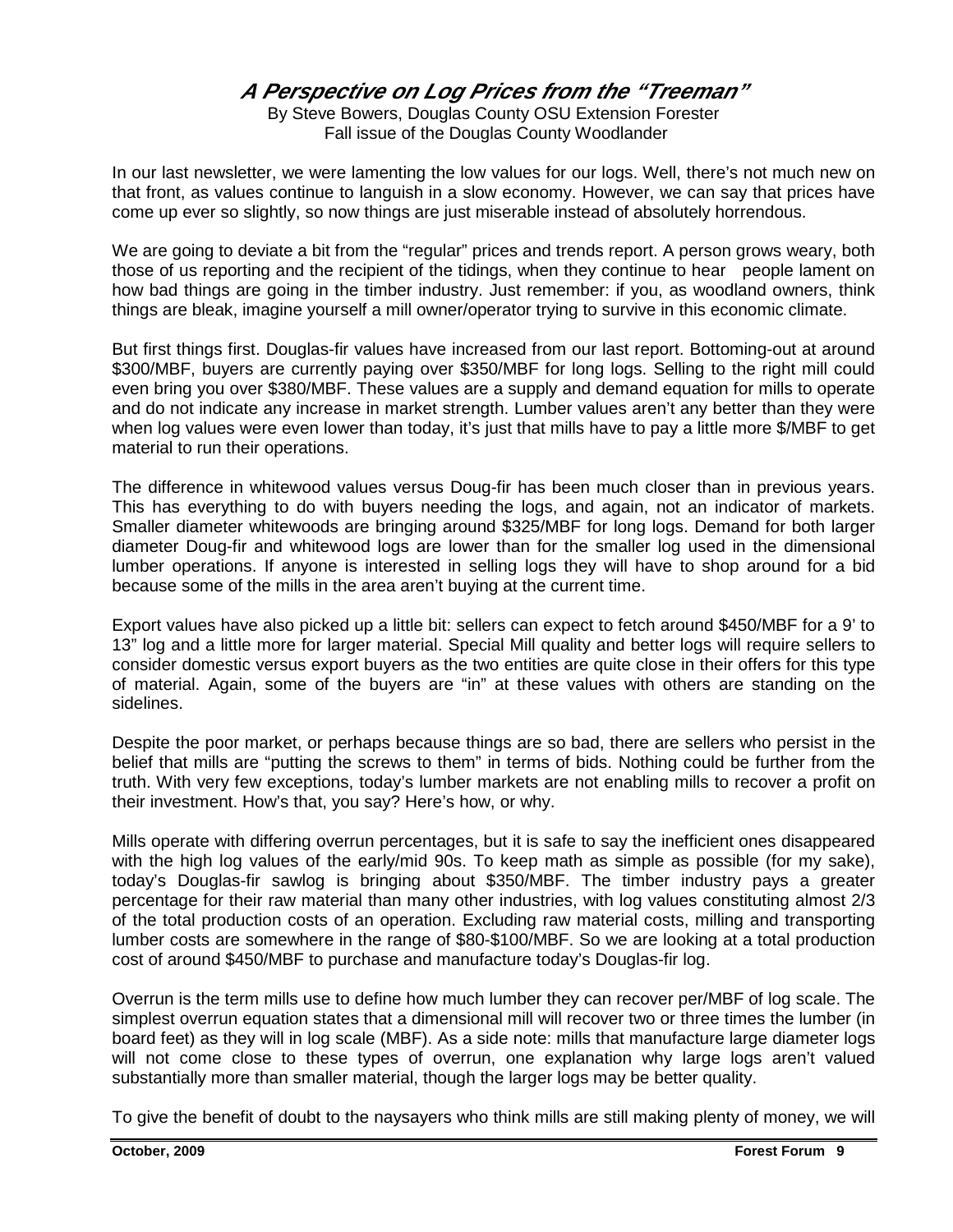use the 3:1 ratio of lumber scale versus log scale. The current value for random length 2x4s is about \$150-\$170/MBF. This makes each \$450/MBF of log scale cost going into the mill valued at about \$450/MBF lumber scale out the other end. In our best case scenario, the mill broke even. Timber companies don't exist to break even. If they did, no one would invest in them and there would be no infrastructure for any of us to sell our logs. So next time we lament poor prices for our wood, think about the mills who, at best, are operating with no profit, and most of them at a loss. But as they say, this too shall pass.



So what does the future hold? Buyers continue to scale back their forecasts on when we will see a recovery. There are so many unknowns in today's economy that it really is a "crap shoot" for anyone to say when better days will arrive. But eventually, they will. All markets are cyclical, so be patient.

# **Oregon's Forests – A Net Sink for Carbon**

Growth of trees significantly exceeds harvest and mortality. Through modeling work by the U.S. Forest Service, accumulated forest biomass is being evaluated for its potential to furnish energy and income for rural communities. The rising interest in biomass as an alternative source of energy will accelerate the need to understand how much biomass is available and where it is located. **Oregon's Forest Resources, 2001-2005, November, 2008. U.S. Forest Service** 



We bring experience with owners that care about their product and customers.

Approximately 10 million seedlings in annual production

1 container site (plugs), 2 bareroot/transplant sites (p+1,  $1+1$ )

Contract growing and spec seedlings for forestry and Christmas tree production

# LET US GROW YOUR SEEDLINGS

**David Gerdes Mike Gerdes** inquiries(@silvaseed.com

### FORESTERS . NURSERYMAN . SEEDSMAN



"Serving Many of the Reforcstation Needs of the World From This Location Since 1889"

**Why Is This?** Answer to last month's question.

Madrone bark exfoliates (peels) as the tree grows to protect it from insects and diseases common to its more southerly habitat range. The Douglasfir bark persists from an early age, providing a thick coat of protection against cold temperatures and wildfire.

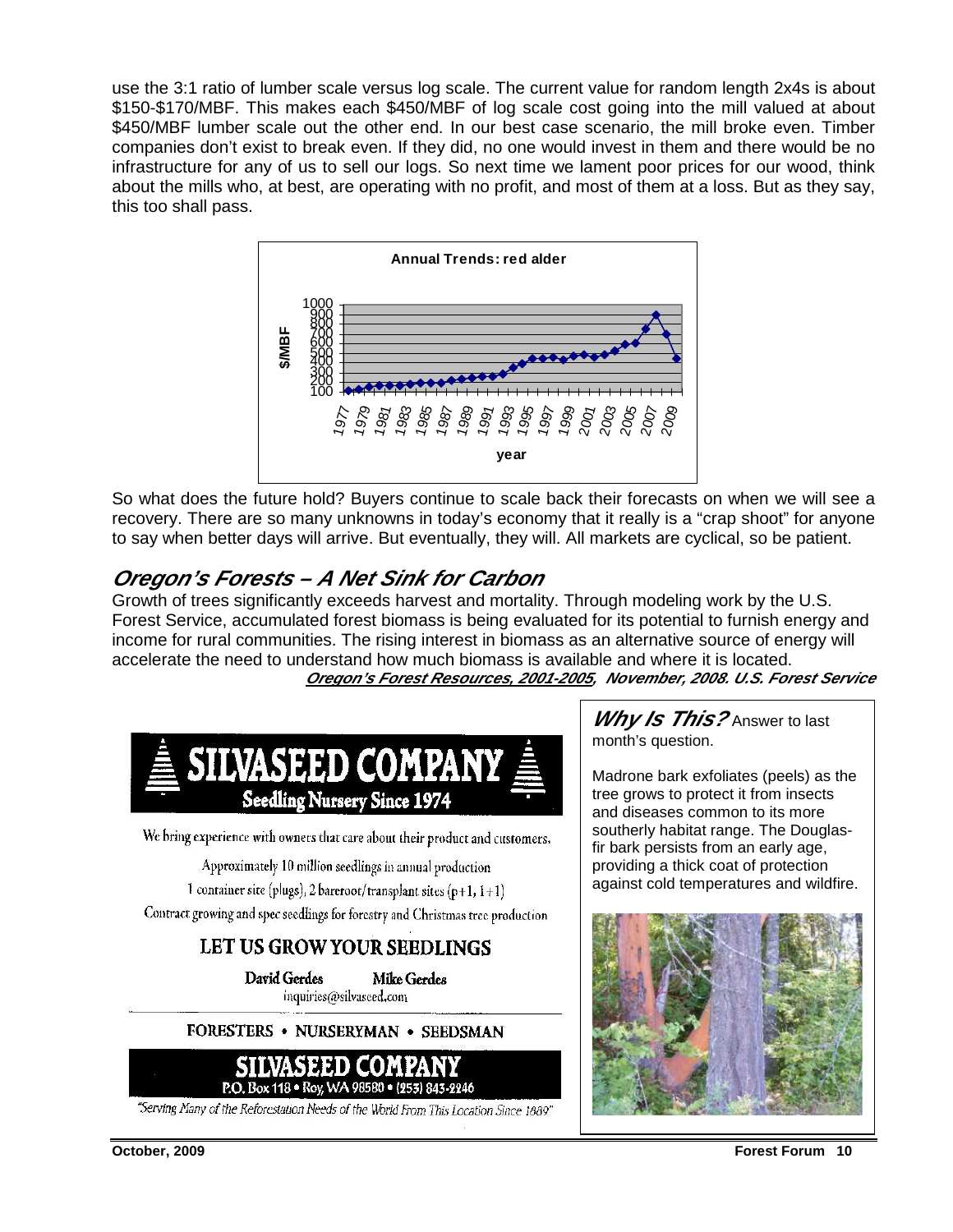# **Ecosystem Markets – Are They Coming Of Age?**

# **An Evaluation By Tom Martin, President and CEO, American Forest Foundation**

Ecosystem markets are emerging from the shadows and challenges of the early wetland banking projects to reach respected status as a highly effective and essential conservation strategy for protecting habitat, water quality, and carbon storage by forests. Why?

Here's what some 200 experts from conservation, government, business and academia found most interesting at a recent convening by the American Forest Foundation:

- There's been a convergence across different types of markets in what's required to demonstrate ecological credibility.
- State and federal agencies are breaking down silos, increasingly moving toward crossdepartment commonality that can allow people to access multiple markets.
- The conservation community sees a huge opportunity to take the existing markets and make them more strategic, achieving better on-the-ground conservation results.
- As both the credibility and strategic impact have risen, so too has the investment interest that's looking for conservation projects of proven value. Voluntary carbon markets alone reached \$705 million in 2008, a doubling in just one year.

Together, these new directions signal important conservation opportunities through market-driven strategies. From our vantage point, as a conservation group focused on securing sustainable forestry on private land, we see ecosystem markets as a critical step toward making the conservation option viable for more of the 10 million family forest owners in America. That is why we've made it a priority to convene the best minds to confront what's working and what's not, as together we build ecosystem markets that succeed.

According to AFF board member Sara Vickerman, the optimism voiced by conservation participants at our June gathering in Portland, Oregon, is a big change from the past. This is an important area to watch, as the carbon markets expand and as multi-sector market registries like TZ1 develop exponentially as an internationally recognized way to trade high-quality credits.

Learn more about the trends, lessons, and challenges of the growing ecosystem marketplace by visiting our website and downloading the presentations. If you would like to receive future updates on ecosystem markets, email Todd Gartner, Conservation Incentives Manager, at tgartner@forestfoundation.org, 202-463-5181.

### It's a slow ugly process, but there's been enormous progress this last year in developing successful and credible ecosystem markets." Sara Vickerman, Defenders of Wildlife

# **Oregon – Woodbasket Facts**

Oregon has approximately 100 billion net cubic feet (433 billion board feet) of wood volume on forest land. The greatest proportion is in softwood trees such as pine and fir, which make up 93 % of the total. The remaining 7% is in hardwood species. The mean volume of wood is 3,322 cubic feet (14,204 board feet) per acre.

The majority (56%) of the live-tree volume is on National Forests. Most of the remaining is on other federal (13%) and corporate owned (15%) lands.

**Oregon's Forest Resources, 2001-2005, November, 2008. U.S. Forest Service**